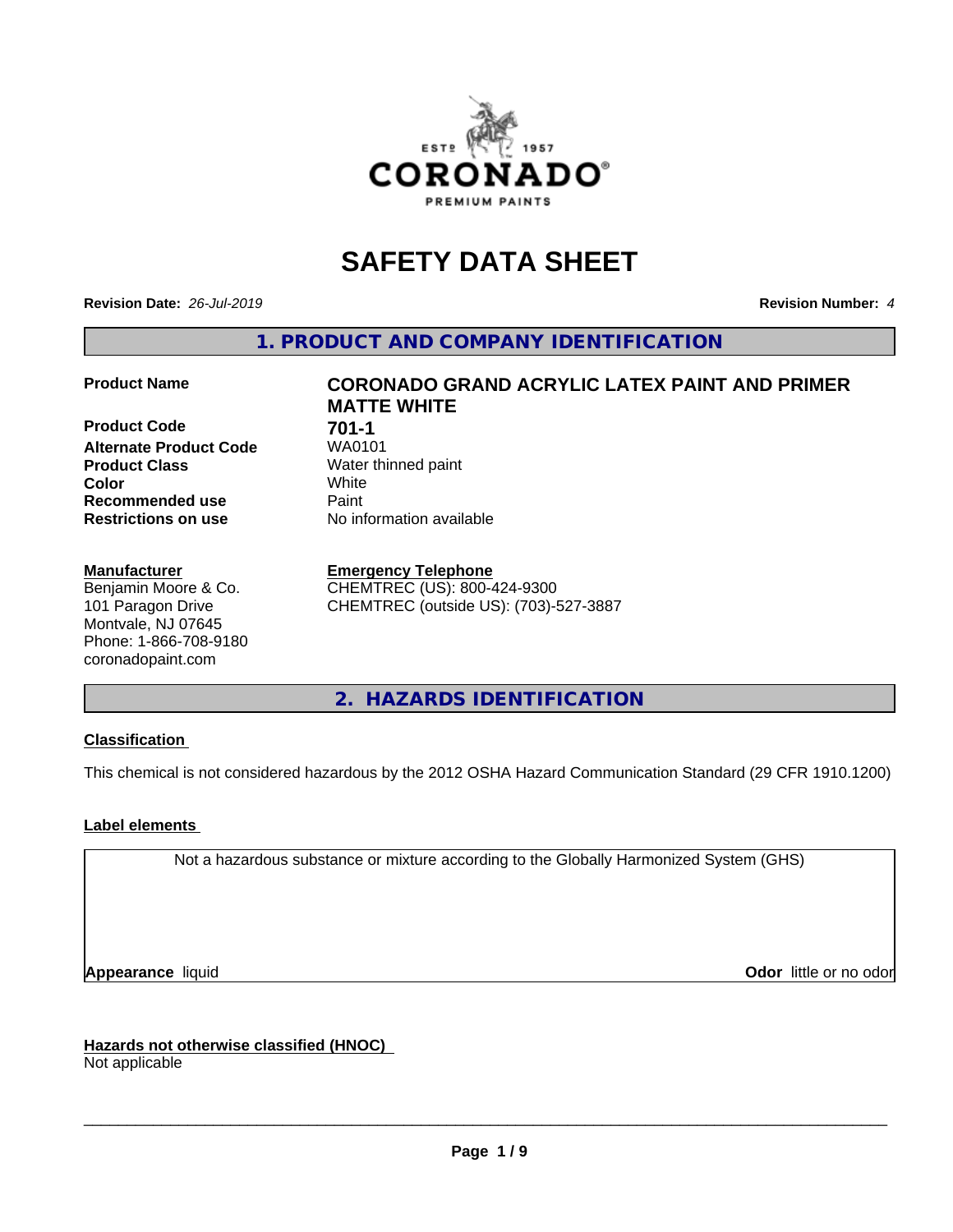#### **Other information**

No information available

### **3. COMPOSITION INFORMATION ON COMPONENTS**

\_\_\_\_\_\_\_\_\_\_\_\_\_\_\_\_\_\_\_\_\_\_\_\_\_\_\_\_\_\_\_\_\_\_\_\_\_\_\_\_\_\_\_\_\_\_\_\_\_\_\_\_\_\_\_\_\_\_\_\_\_\_\_\_\_\_\_\_\_\_\_\_\_\_\_\_\_\_\_\_\_\_\_\_\_\_\_\_\_\_\_\_\_

| <b>Chemical name</b> | CAS No.    | Weight-%  |
|----------------------|------------|-----------|
| Titanium dioxide     | 13463-67-7 | $15 - 20$ |
| Kaolin, calcined     | 92704-41-1 | $5 - 10$  |
| Silica amorphous     | 7631-86-9  | - 5       |
| Limestone            | 1317-65-3  | - 5       |
| Aluminum hydroxide   | 21645-51-2 | - 5       |

|                                                  | 4. FIRST AID MEASURES                                                                                    |
|--------------------------------------------------|----------------------------------------------------------------------------------------------------------|
| <b>General Advice</b>                            | No hazards which require special first aid measures.                                                     |
| <b>Eye Contact</b>                               | Rinse thoroughly with plenty of water for at least 15 minutes and consult a<br>physician.                |
| <b>Skin Contact</b>                              | Wash off immediately with soap and plenty of water while removing all<br>contaminated clothes and shoes. |
| <b>Inhalation</b>                                | Move to fresh air. If symptoms persist, call a physician.                                                |
| Ingestion                                        | Clean mouth with water and afterwards drink plenty of water. Consult a physician<br>if necessary.        |
| <b>Most Important</b><br><b>Symptoms/Effects</b> | None known.                                                                                              |
| <b>Notes To Physician</b>                        | Treat symptomatically.                                                                                   |
|                                                  | 5. FIRE-FIGHTING MEASURES                                                                                |

| <b>Suitable Extinguishing Media</b>                             | Use extinguishing measures that are appropriate to local<br>circumstances and the surrounding environment.                                   |
|-----------------------------------------------------------------|----------------------------------------------------------------------------------------------------------------------------------------------|
| Protective equipment and precautions for firefighters           | As in any fire, wear self-contained breathing apparatus<br>pressure-demand, MSHA/NIOSH (approved or equivalent)<br>and full protective gear. |
| <b>Specific Hazards Arising From The Chemical</b>               | Closed containers may rupture if exposed to fire or<br>extreme heat.                                                                         |
| Sensitivity to mechanical impact                                | No                                                                                                                                           |
| Sensitivity to static discharge                                 | No.                                                                                                                                          |
| <b>Flash Point Data</b><br>Flash point (°F)<br>Flash Point (°C) | Not applicable<br>Not applicable                                                                                                             |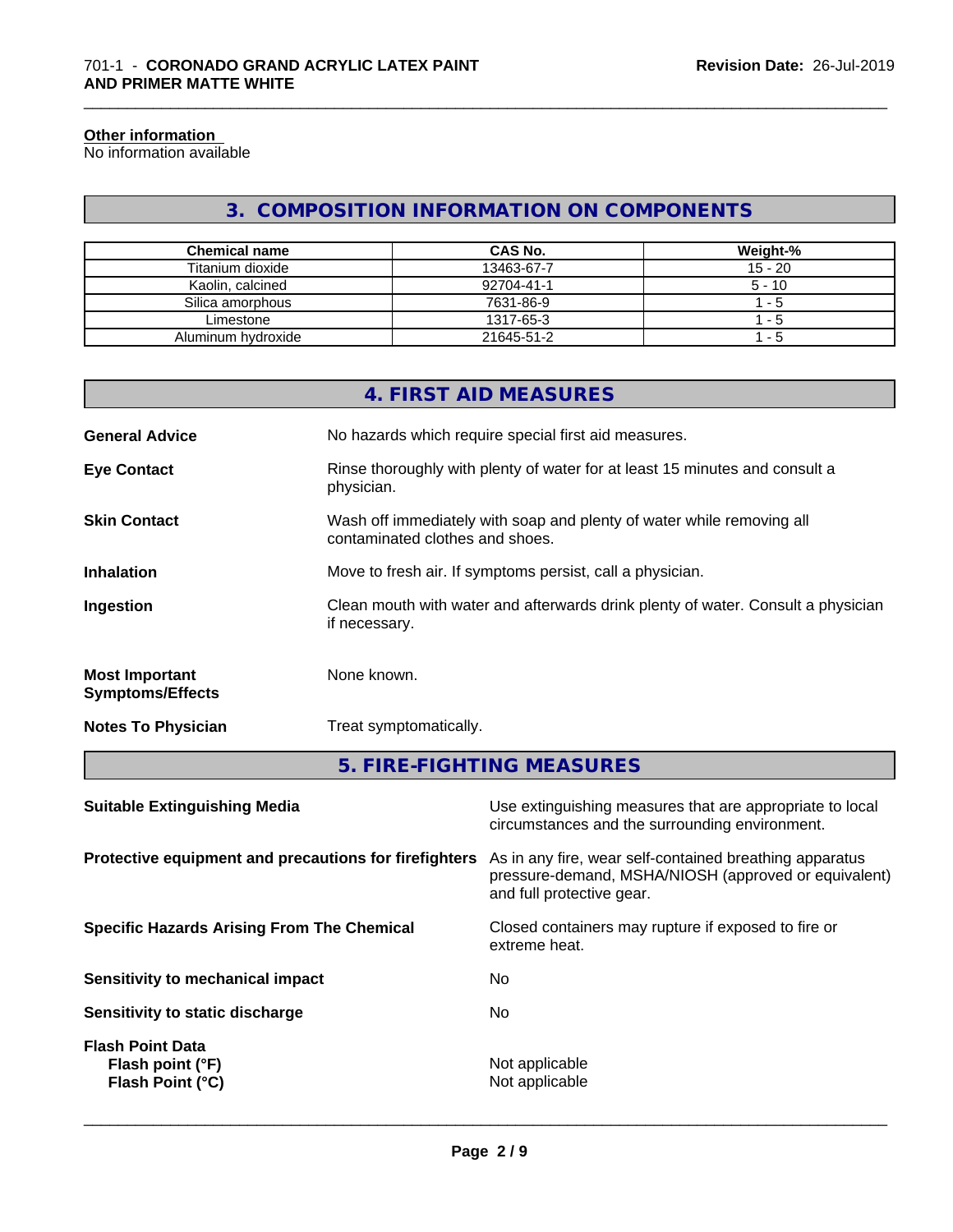#### 701-1 - **CORONADO GRAND ACRYLIC LATEX PAINT AND PRIMER MATTE WHITE**

| <b>NFPA</b><br>Health: 1                                      |                        |                                  |                                |
|---------------------------------------------------------------|------------------------|----------------------------------|--------------------------------|
|                                                               | <b>Flammability: 0</b> | Instability: 0                   | <b>Special: Not Applicable</b> |
| Lower flammability limit:<br><b>Upper flammability limit:</b> |                        | Not applicable<br>Not applicable |                                |
| <b>Flammability Limits In Air</b>                             |                        |                                  |                                |
| <b>Method</b>                                                 |                        | Not applicable                   |                                |

- 0 Not Hazardous
- 1 Slightly
- 2 Moderate
- 3 High
- 4 Severe

*The ratings assigned are only suggested ratings, the contractor/employer has ultimate responsibilities for NFPA ratings where this system is used.*

*Additional information regarding the NFPA rating system is available from the National Fire Protection Agency (NFPA) at www.nfpa.org.*

### **6. ACCIDENTAL RELEASE MEASURES**

| <b>Personal Precautions</b>      | Avoid contact with skin, eyes and clothing. Ensure adequate ventilation.                                                                                                         |
|----------------------------------|----------------------------------------------------------------------------------------------------------------------------------------------------------------------------------|
| <b>Other Information</b>         | Prevent further leakage or spillage if safe to do so.                                                                                                                            |
| <b>Environmental precautions</b> | See Section 12 for additional Ecological Information.                                                                                                                            |
| <b>Methods for Cleaning Up</b>   | Soak up with inert absorbent material. Sweep up and shovel into suitable<br>containers for disposal.                                                                             |
|                                  | 7. HANDLING AND STORAGE                                                                                                                                                          |
| <b>Handling</b>                  | Avoid contact with skin, eyes and clothing. Avoid breathing vapors, spray mists or<br>sanding dust. In case of insufficient ventilation, wear suitable respiratory<br>equipment. |
| <b>Storage</b>                   | Keep container tightly closed. Keep out of the reach of children.                                                                                                                |
| <b>Incompatible Materials</b>    | No information available                                                                                                                                                         |
|                                  |                                                                                                                                                                                  |

**8. EXPOSURE CONTROLS/PERSONAL PROTECTION**

#### **Exposure Limits**

| <b>Chemical name</b> | <b>ACGIH TLV</b>         | <b>OSHA PEL</b>                               |
|----------------------|--------------------------|-----------------------------------------------|
| Titanium dioxide     | 10 mg/m $3$ - TWA        | 15 mg/m $3$ - TWA                             |
| Silica amorphous     | N/E                      | 20 mppcf - TWA                                |
| Limestone            | N/E                      | 15 mg/m $3$ - TWA<br>$5 \text{ mg/m}^3$ - TWA |
| Aluminum hydroxide   | ∣ma/m <sup>3</sup> - TWA | N/E                                           |

**Legend**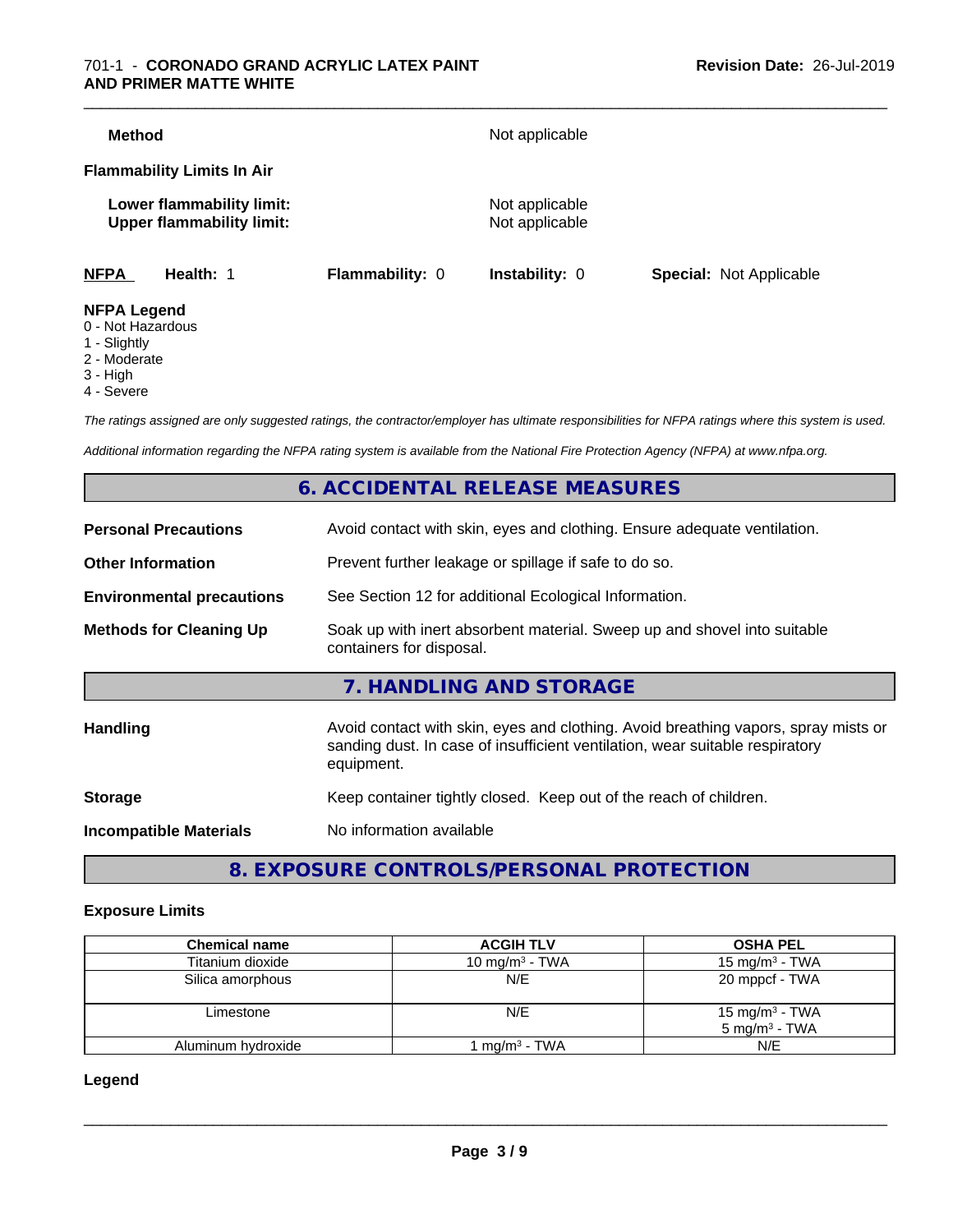ACGIH - American Conference of Governmental Industrial Hygienists Exposure Limits OSHA - Occupational Safety & Health Administration Exposure Limits N/E - Not Established

| <b>Engineering Measures</b>          | Ensure adequate ventilation, especially in confined areas.               |
|--------------------------------------|--------------------------------------------------------------------------|
| <b>Personal Protective Equipment</b> |                                                                          |
| <b>Eye/Face Protection</b>           | Safety glasses with side-shields.                                        |
| <b>Skin Protection</b>               | Protective gloves and impervious clothing.                               |
| <b>Respiratory Protection</b>        | In case of insufficient ventilation wear suitable respiratory equipment. |
| <b>Hygiene Measures</b>              | Avoid contact with skin, eyes and clothing. Remove and wash contaminated |

clothing before re-use. Wash thoroughly after handling.

\_\_\_\_\_\_\_\_\_\_\_\_\_\_\_\_\_\_\_\_\_\_\_\_\_\_\_\_\_\_\_\_\_\_\_\_\_\_\_\_\_\_\_\_\_\_\_\_\_\_\_\_\_\_\_\_\_\_\_\_\_\_\_\_\_\_\_\_\_\_\_\_\_\_\_\_\_\_\_\_\_\_\_\_\_\_\_\_\_\_\_\_\_

### **9. PHYSICAL AND CHEMICAL PROPERTIES**

**Appearance** liquid **Odor** little or no odor **Odor Threshold** No information available **Density (lbs/gal)** 10.8 - 11.2<br> **Specific Gravity** 1.29 - 1.34 **Specific Gravity pH pH**  $\blacksquare$ **Viscosity (cps)** No information available **Solubility(ies)** No information available **Water solubility** No information available **Evaporation Rate No information available No information available Vapor pressure** No information available **Vapor density**<br> **We Solids**<br>
We Solids
2019<br>
Me Solids
2019<br>
Me Solids
2019<br>
Me Solids
2019<br>
Me Solids
2019 **Wt. % Solids** 50 - 60<br> **Vol. % Solids** 35 - 45 **Vol. % Solids Wt. % Volatiles** 40 - 50 **Vol. % Volatiles** 55 - 65 **VOC Regulatory Limit (g/L)** < 50 **Boiling Point (°F)** 212 **Boiling Point (°C)** 100 **Freezing point (°F)** 32 **Freezing Point (°C)** 0 **Flash point (°F)** Not applicable **Flash Point (°C)** Not applicable **Method**<br> **Flammability (solid, gas)**<br> **Commability (solid, gas)**<br>
Mot applicable **Flammability** (solid, gas) **Upper flammability limit:**<br> **Lower flammability limit:** Not applicable Not applicable **Lower flammability limit:**<br> **Autoignition Temperature (°F)** Not applicable available and the Mustafable and Mustafable and Mustafable and Mu **Autoignition Temperature (°F) Autoignition Temperature (°C)** No information available **Decomposition Temperature (°F)** No information available **Decomposition Temperature (°C)** No information available **Partition coefficient** No information available

### **10. STABILITY AND REACTIVITY**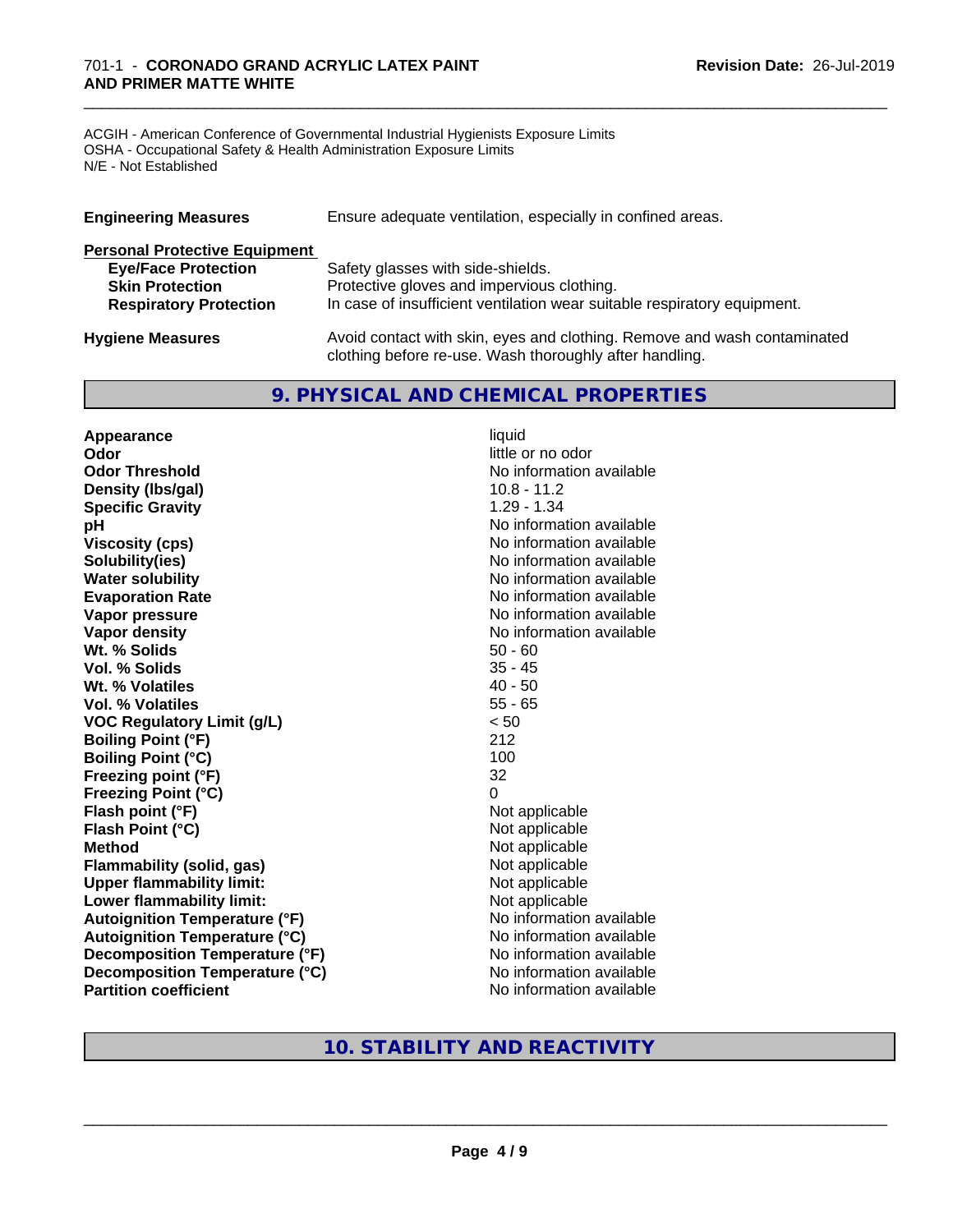| <b>Reactivity</b>                         | Not Applicable                           |
|-------------------------------------------|------------------------------------------|
| <b>Chemical Stability</b>                 | Stable under normal conditions.          |
| <b>Conditions to avoid</b>                | Prevent from freezing.                   |
| <b>Incompatible Materials</b>             | No materials to be especially mentioned. |
| <b>Hazardous Decomposition Products</b>   | None under normal use.                   |
| <b>Possibility of hazardous reactions</b> | None under normal conditions of use.     |

### **11. TOXICOLOGICAL INFORMATION**

| <b>Product Information</b>                                                                                                                                                                                                                                                                                          |                                                                                                                                                                                                                                                                                                                                                                                 |
|---------------------------------------------------------------------------------------------------------------------------------------------------------------------------------------------------------------------------------------------------------------------------------------------------------------------|---------------------------------------------------------------------------------------------------------------------------------------------------------------------------------------------------------------------------------------------------------------------------------------------------------------------------------------------------------------------------------|
| Information on likely routes of exposure                                                                                                                                                                                                                                                                            |                                                                                                                                                                                                                                                                                                                                                                                 |
| <b>Principal Routes of Exposure</b>                                                                                                                                                                                                                                                                                 | Eye contact, skin contact and inhalation.                                                                                                                                                                                                                                                                                                                                       |
| <b>Acute Toxicity</b>                                                                                                                                                                                                                                                                                               |                                                                                                                                                                                                                                                                                                                                                                                 |
| <b>Product Information</b>                                                                                                                                                                                                                                                                                          | No information available                                                                                                                                                                                                                                                                                                                                                        |
|                                                                                                                                                                                                                                                                                                                     | Symptoms related to the physical, chemical and toxicological characteristics                                                                                                                                                                                                                                                                                                    |
| <b>Symptoms</b>                                                                                                                                                                                                                                                                                                     | No information available                                                                                                                                                                                                                                                                                                                                                        |
|                                                                                                                                                                                                                                                                                                                     | Delayed and immediate effects as well as chronic effects from short and long-term exposure                                                                                                                                                                                                                                                                                      |
| Eye contact<br><b>Skin contact</b><br><b>Inhalation</b>                                                                                                                                                                                                                                                             | May cause slight irritation.<br>Substance may cause slight skin irritation. Prolonged or repeated contact may dry<br>skin and cause irritation.<br>May cause irritation of respiratory tract.                                                                                                                                                                                   |
| Ingestion<br><b>Sensitization</b><br><b>Neurological Effects</b><br><b>Mutagenic Effects</b><br><b>Reproductive Effects</b><br><b>Developmental Effects</b><br><b>Target organ effects</b><br><b>STOT - single exposure</b><br><b>STOT - repeated exposure</b><br>Other adverse effects<br><b>Aspiration Hazard</b> | Ingestion may cause gastrointestinal irritation, nausea, vomiting and diarrhea.<br>No information available<br>No information available.<br>No information available.<br>No information available.<br>No information available.<br>No information available.<br>No information available.<br>No information available.<br>No information available.<br>No information available |
| <b>Numerical measures of toxicity</b>                                                                                                                                                                                                                                                                               |                                                                                                                                                                                                                                                                                                                                                                                 |
|                                                                                                                                                                                                                                                                                                                     | The following values are calculated based on chapter 3.1 of the GHS document                                                                                                                                                                                                                                                                                                    |
| <b>ATEmix (oral)</b>                                                                                                                                                                                                                                                                                                | 15661 mg/kg                                                                                                                                                                                                                                                                                                                                                                     |

**ATEmix (dermal)** 100041 mg/kg

**Component Information**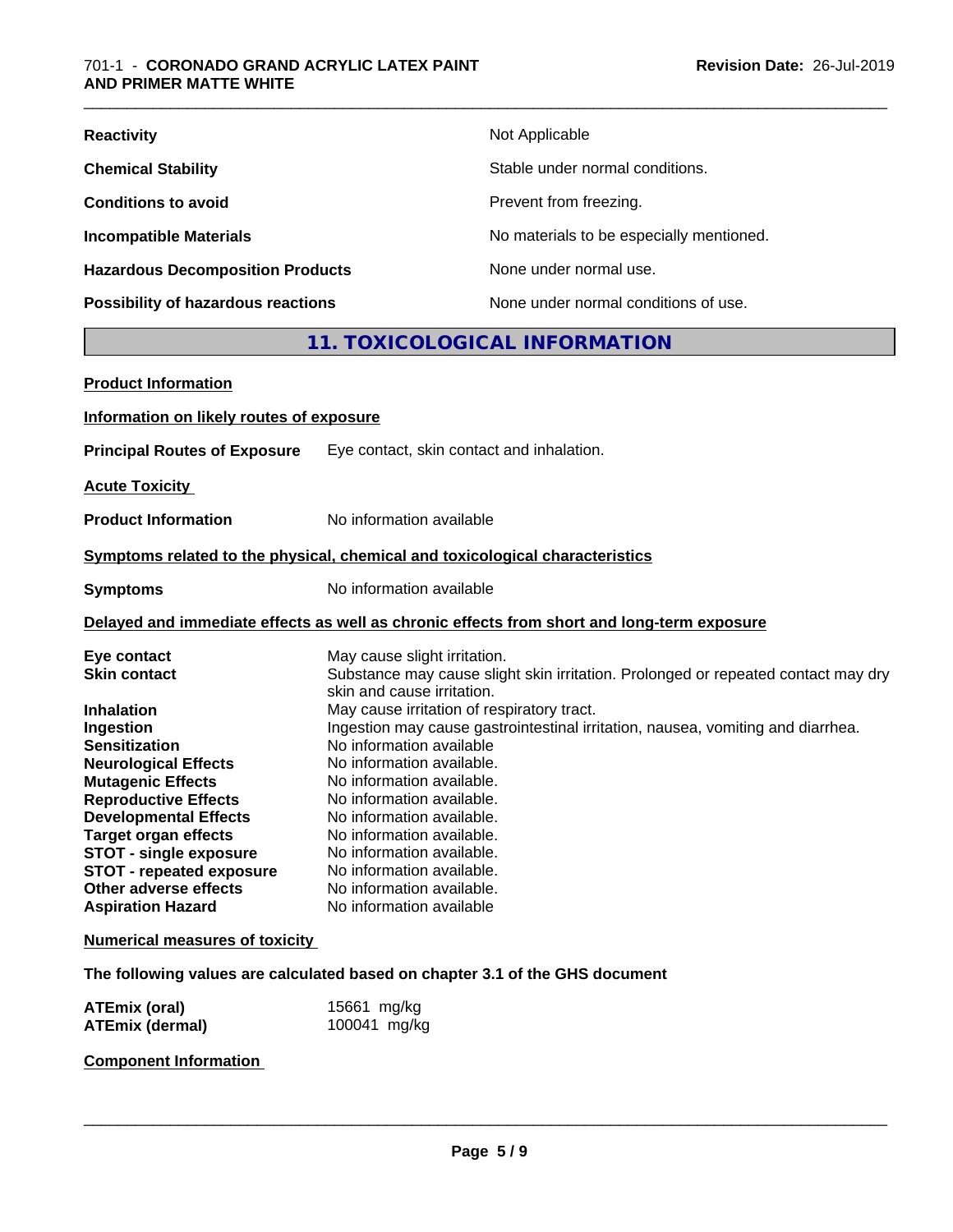### 701-1 - **CORONADO GRAND ACRYLIC LATEX PAINT AND PRIMER MATTE WHITE**

| Chemical name                    | Oral LD50             | Dermal LD50             | Inhalation LC50        |
|----------------------------------|-----------------------|-------------------------|------------------------|
| Titanium dioxide<br>13463-67-7   | $> 10000$ mg/kg (Rat) |                         |                        |
| Kaolin, calcined<br>92704-41-1   | $>$ 2000 mg/kg (Rat)  |                         |                        |
| Silica amorphous<br>7631-86-9    | $>$ 5000 mg/kg (Rat)  | $>$ 2000 mg/kg (Rabbit) | $> 2.2$ mg/L (Rat) 1 h |
| Aluminum hydroxide<br>21645-51-2 | $>$ 5000 mg/kg (Rat)  |                         |                        |

\_\_\_\_\_\_\_\_\_\_\_\_\_\_\_\_\_\_\_\_\_\_\_\_\_\_\_\_\_\_\_\_\_\_\_\_\_\_\_\_\_\_\_\_\_\_\_\_\_\_\_\_\_\_\_\_\_\_\_\_\_\_\_\_\_\_\_\_\_\_\_\_\_\_\_\_\_\_\_\_\_\_\_\_\_\_\_\_\_\_\_\_\_

#### **Carcinogenicity**

*The information below indicateswhether each agency has listed any ingredient as a carcinogen:.*

| <b>Chemical name</b> | <b>IARC</b>                 | <b>NTP</b> | ດເ⊔∧<br>UJNA |
|----------------------|-----------------------------|------------|--------------|
|                      | . .<br>2B<br>Possible Human |            | Listed       |
| Titanium<br>dioxide  | Carcinogen                  |            |              |

• Although IARC has classified titanium dioxide as possibly carcinogenic to humans (2B), their summary concludes: "No significant exposure to titanium dioxide is thought to occur during the use of products in which titanium dioxide is bound to other materials, such as paint."

#### **Legend**

IARC - International Agency for Research on Cancer NTP - National Toxicity Program OSHA - Occupational Safety & Health Administration

**12. ECOLOGICAL INFORMATION**

### **Ecotoxicity Effects**

The environmental impact of this product has not been fully investigated.

#### **Product Information**

### **Acute Toxicity to Fish**

No information available

#### **Acute Toxicity to Aquatic Invertebrates**

No information available

#### **Acute Toxicity to Aquatic Plants**

No information available

#### **Persistence / Degradability**

No information available.

#### **Bioaccumulation**

There is no data for this product.

#### **Mobility in Environmental Media**

No information available.

#### **Ozone**

No information available

### **Component Information**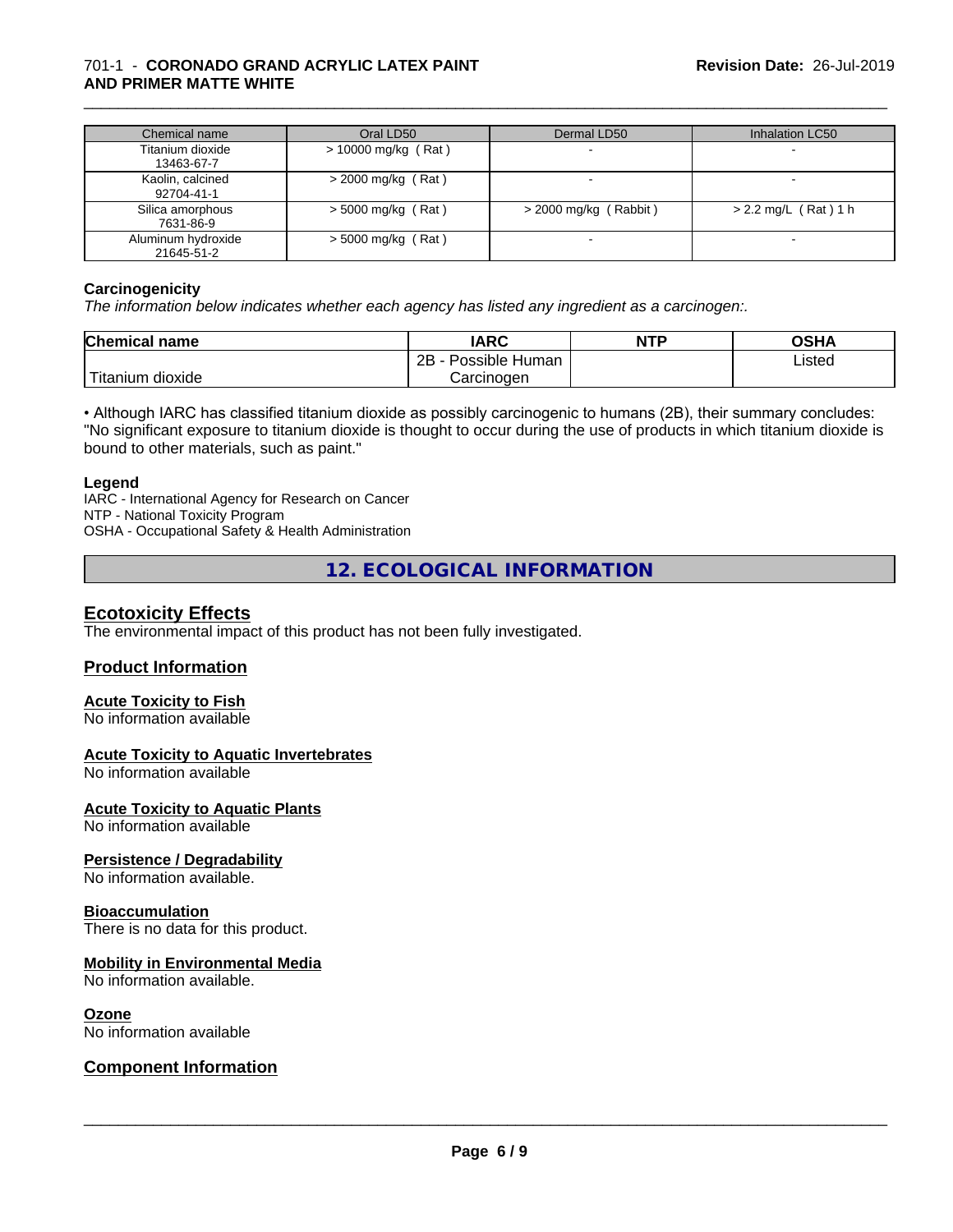#### **Acute Toxicity to Fish**

#### Titanium dioxide

 $LC50:$  > 1000 mg/L (Fathead Minnow - 96 hr.)

#### **Acute Toxicity to Aquatic Invertebrates**

No information available

#### **Acute Toxicity to Aquatic Plants**

No information available

|                              | 13. DISPOSAL CONSIDERATIONS                                                                                                                                                                                               |
|------------------------------|---------------------------------------------------------------------------------------------------------------------------------------------------------------------------------------------------------------------------|
| <b>Waste Disposal Method</b> | Dispose of in accordance with federal, state, and local regulations. Local<br>requirements may vary, consult your sanitation department or state-designated<br>environmental protection agency for more disposal options. |
|                              | 14. TRANSPORT INFORMATION                                                                                                                                                                                                 |
| <b>DOT</b>                   | Not regulated                                                                                                                                                                                                             |
| <b>ICAO/IATA</b>             | Not regulated                                                                                                                                                                                                             |
| <b>IMDG / IMO</b>            | Not regulated                                                                                                                                                                                                             |
|                              | <b>15. REGULATORY INFORMATION</b>                                                                                                                                                                                         |

\_\_\_\_\_\_\_\_\_\_\_\_\_\_\_\_\_\_\_\_\_\_\_\_\_\_\_\_\_\_\_\_\_\_\_\_\_\_\_\_\_\_\_\_\_\_\_\_\_\_\_\_\_\_\_\_\_\_\_\_\_\_\_\_\_\_\_\_\_\_\_\_\_\_\_\_\_\_\_\_\_\_\_\_\_\_\_\_\_\_\_\_\_

### **International Inventories**

| <b>TSCA: United States</b> | Yes - All components are listed or exempt. |
|----------------------------|--------------------------------------------|
| <b>DSL: Canada</b>         | Yes - All components are listed or exempt. |

### **Federal Regulations**

| SARA 311/312 hazardous categorization |    |  |
|---------------------------------------|----|--|
| Acute health hazard                   | Nο |  |
| Chronic Health Hazard                 | No |  |
| Fire hazard                           | Nο |  |
| Sudden release of pressure hazard     | No |  |
| Reactive Hazard                       | No |  |

#### **SARA 313**

Section 313 of Title III of the Superfund Amendments and Reauthorization Act of 1986 (SARA). This product contains a chemical or chemicals which are subject to the reporting requirements of the Act and Title 40 of the Code of Federal Regulations, Part 372:

*None*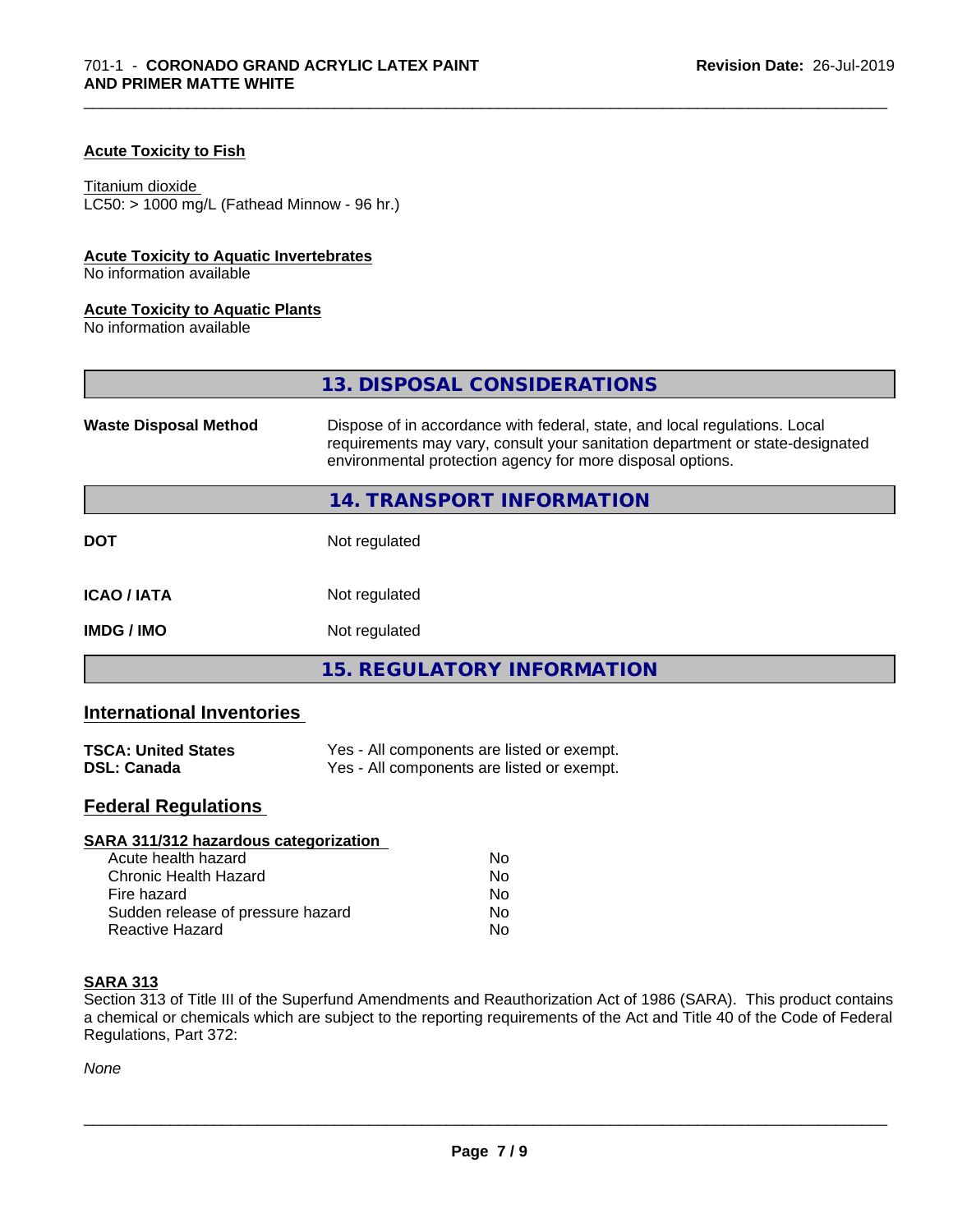#### **Clean Air Act,Section 112 Hazardous Air Pollutants (HAPs) (see 40 CFR 61)**

This product contains the following HAPs:

*None*

### **US State Regulations**

**California Proposition 65**

# **A** WARNING: Cancer and Reproductive Harm– www.P65warnings.ca.gov

#### **State Right-to-Know**

| <b>Chemical name</b> | <b>Massachusetts</b> | <b>New Jersey</b> | Pennsylvania |
|----------------------|----------------------|-------------------|--------------|
| Titanium dioxide     |                      |                   |              |
| Silica amorphous     |                      |                   |              |
| _imestone            |                      |                   |              |

\_\_\_\_\_\_\_\_\_\_\_\_\_\_\_\_\_\_\_\_\_\_\_\_\_\_\_\_\_\_\_\_\_\_\_\_\_\_\_\_\_\_\_\_\_\_\_\_\_\_\_\_\_\_\_\_\_\_\_\_\_\_\_\_\_\_\_\_\_\_\_\_\_\_\_\_\_\_\_\_\_\_\_\_\_\_\_\_\_\_\_\_\_

#### **Legend**

X - Listed

### **16. OTHER INFORMATION**

| HMIS | <b>Health: 1</b> | <b>Flammability: 0</b> | <b>Reactivity: 0</b> | PPE: - |
|------|------------------|------------------------|----------------------|--------|
|      |                  |                        |                      |        |

#### **HMIS Legend**

- 0 Minimal Hazard
- 1 Slight Hazard
- 2 Moderate Hazard
- 3 Serious Hazard
- 4 Severe Hazard
- \* Chronic Hazard

X - Consult your supervisor or S.O.P. for "Special" handling instructions.

*Note: The PPE rating has intentionally been left blank. Choose appropriate PPE that will protect employees from the hazards the material will present under the actual normal conditions of use.*

*Caution: HMISÒ ratings are based on a 0-4 rating scale, with 0 representing minimal hazards or risks, and 4 representing significant hazards or risks. Although HMISÒ ratings are not required on MSDSs under 29 CFR 1910.1200, the preparer, has chosen to provide them. HMISÒ ratings are to be used only in conjunction with a fully implemented HMISÒ program by workers who have received appropriate HMISÒ training. HMISÒ is a registered trade and service mark of the NPCA. HMISÒ materials may be purchased exclusively from J. J. Keller (800) 327-6868.*

 **WARNING!** If you scrape, sand, or remove old paint, you may release lead dust. LEAD IS TOXIC. EXPOSURE TO LEAD DUST CAN CAUSE SERIOUS ILLNESS, SUCH AS BRAIN DAMAGE, ESPECIALLY IN CHILDREN. PREGNANT WOMEN SHOULD ALSO AVOID EXPOSURE.Wear a NIOSH approved respirator to control lead exposure. Clean up carefully with a HEPA vacuum and a wet mop. Before you start, find out how to protect yourself and your family by contacting the National Lead Information Hotline at 1-800-424-LEAD or log on to www.epa.gov/lead.